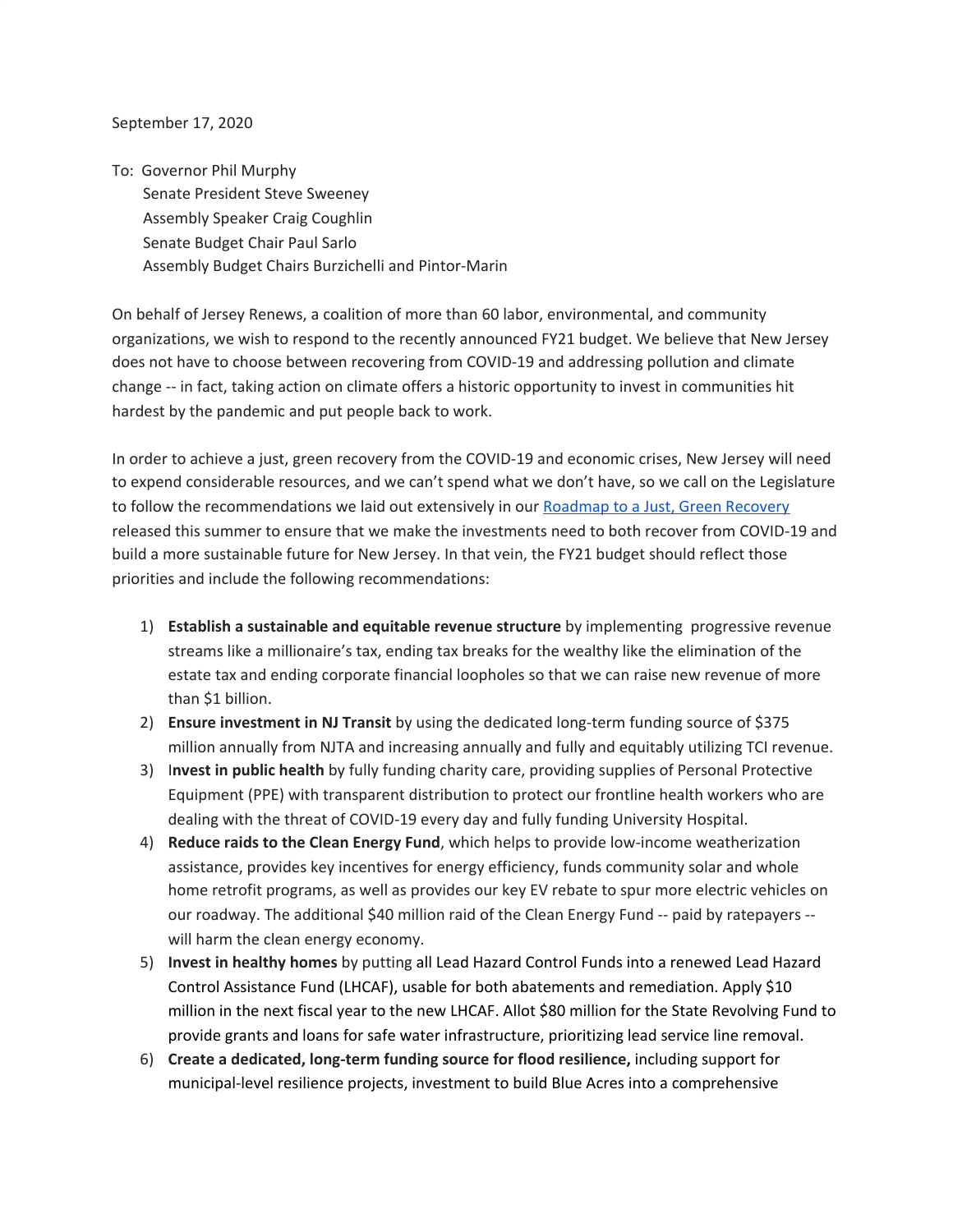floodplain restoration program, and dedicated funding for Community and Volunteer Organizations Active in Disaster.

**ENSURE INVESTMENT IN MASS TRANSIT.** Among the most urgent crises facing our state is the need to fully fund New Jersey Transit (NJT). Transit is a public health and a justice issue for both transit workers and riders. NJT must restore full service at reduced ridership levels to accommodate needed social distancing space, as well as staff transit sufficiently to enforce social distancing and other policies to protect workers and riders.

An infusion of funds is needed to restore service without raiding other programs and without passing funding needs on to riders through fare hikes. While the Murphy Administration has committed not to raise fares for FY21, we have concerns as to how this promise will be kept given the agency's financial challenges. NJT must engage in strategic planning prior to FY22. NJT is the only state transit agency of its size without a dedicated funding source, and the need for one has never been more clear. The price tag to fix the agency's structural deficit, which undermines NJ's long-term ability to expand mass transit and electrify our bus fleet, is \$750 million.

While the federal CARES action did provide NJT with a \$1.4 billion shot in the arm, the fare box revenue is painting an alarming picture for FY21. Traditionally fare box revenue brings in \$82 million a month; this July, the revenue stood at \$16 million. Transit ridership isn't bouncing back, and while NJT is advocating for additional federal recovery dollars through the HEROES Act, the best source of funding is sitting right here in New Jersey. Specifically, the toll hike on the New Jersey Turnpike and Garden State Parkway that went into effect on Sunday, September 13, will provide additional revenue to support transit, and NJDOT committed to a dedicated annual allotment of \$375 million to NJT in May, which is an increase of close to \$250 million from the current alloted transfer of \$129 million. This funding transfer would be dedicated and provide the dedicated funding that NJT desperately needs. That being said, the toll revenue on the Turnpike and Parkway has rebounded much more quickly than the ridership of NJ Transit. NJ Transit is in a crisis right now and NJTA -- and the Legislature and Governor -- should prioritize funding for NJ Transit and fix-it-first repair projects with immediate need as opposed to engineering studies for future highway expansion which are not needed, wildly expensive and have huge environmental and air pollution impacts.

New Jersey Transit should explore numerous other non-fare based revenue sources, including but not limited to congestion pricing and smart development of transit-adjacent land. Additionally, TCI (the Transportation and Climate Initiative) has potential as a future capital funding source because it can be applied to all clean transit projects, in contrast to other funding sources that may be restricted to operating expenses. It is critical that this funding be allotted so as to contribute to emissions reductions in the NJ communities most burdened by pollution and climate change.

**INVEST IN PUBLIC HEALTH.** Now more than ever is the time to invest in public health. This includes funding for University Hospital, Charity Care, and supplies of personal protective equipment (with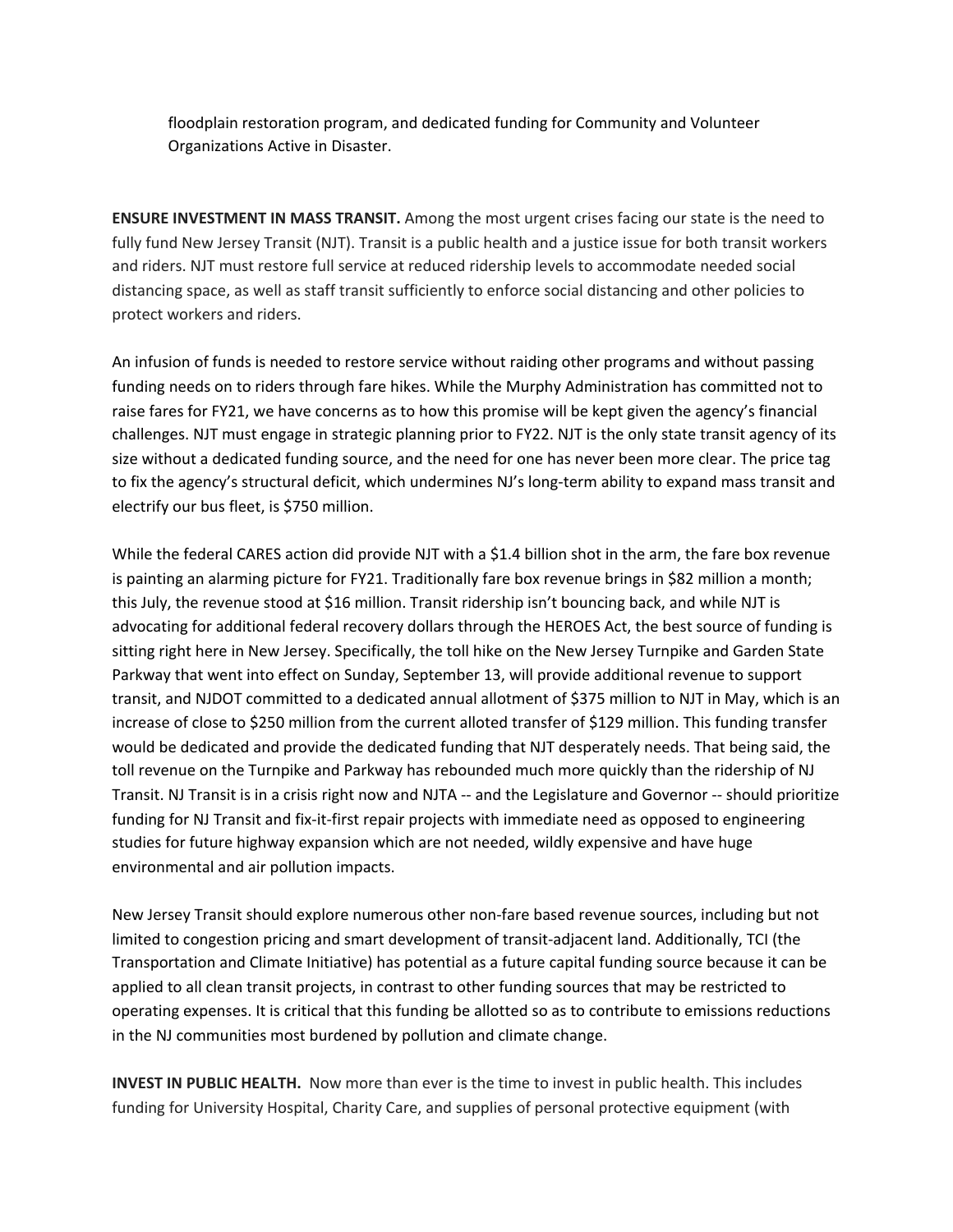transparency surrounding the distribution) to protect our frontline healthcare workers, many of whom are currently serving patients at unnecessary and unacceptable risk to their own health. One mechanism to reduce costs on Medicaid and Charity Care is to support the Healthy Terminals Act (S989/A2487), which will save state and local governments an average of \$7 million dollars a year.

**MINIMIZE RAIDS TO THE CLEAN ENERGY FUND and other clean technology funds**. New Jersey has an annual practice of raiding the Clean Energy Fund to balance the state budget, and this year is no exception. Yet at a time of health and economic crisis, we need the Clean Energy Fund more than ever: to reduce COVID-exacerbating air pollution, to put people to work in the emerging green economy, and to bring long-term energy savings to New Jerseyans burdened by high utility bills.

According to the most recent budget language, the Clean Energy Fund will be raided, with more than\$60 million allocated to NJ Transit's operating budget and another \$40 million to the state's General Fund. This indicates a \$40 million raid on top of more than \$80 million raids in each of the last five years for NJ Transit. Between the FY20 and FY21 Clean Energy Program budgets, we have also specifically seen a \$78 million decrease in funding for residential and commercial energy efficiency programs. Yet demand for these programs has increased recently, as climate change brings longer periods of extreme heat and families and small businesses struggle to keep up with utility bills during the pandemic. We urge the Legislature to fill these holes for FY21 and recommit to investing the Clean Energy Fund in the initiatives it was intended to support.

On the other hand, we are pleased to see that the diversions from EV Rebate Program have been reduced in this new budget revision to \$7 million, despite previous revisions showing a \$10 to16 million cut. Of course, we support allocating the full \$30 million mandated by the EV Law signed in January; offering the full \$5,000 rebate to all qualified applicants will significantly increase adoption of electric vehicles, thereby reducing air pollution and greenhouse gas emissions. We also strongly support the allotment of roughly \$80 million to the Regional Greenhouse Gas Initiative (RGGI). RGGI not only reduces power plant emissions across the state, but also creates revenue that is reinvested in the clean energy economy.

**INVEST IN HEALTHY HOMES.** While many of us have been privileged to be able to shelter in place during the pandemic, staying indoors isn't safe for all New Jerseyans. We applaud the \$2 million Whole House pilot program highlighted in the Governor's FY21 Budget in Brief. This support will reduce the barrier that many low income residents face when necessary home improvements are financially out of reach. The Whole Home approach will allow workers to fix health, safety, and structural issues, uniting efficiency and clean energy with other programs' targets to repair homes and mitigate dangers in low-income communities. We are encouraged to see the increase of \$2.7 million for Residential Existing Homes, which can be used to support the whole-home approach pilot.

Meanwhile, renewed funding for lead hazard control projects in 2017 has made possible the elimination of this toxic hazard in hundreds of homes, but community-based agencies are still restricted from protecting *all* New Jersey families. We support our partner Isles' proposal to put all Lead Hazard Control